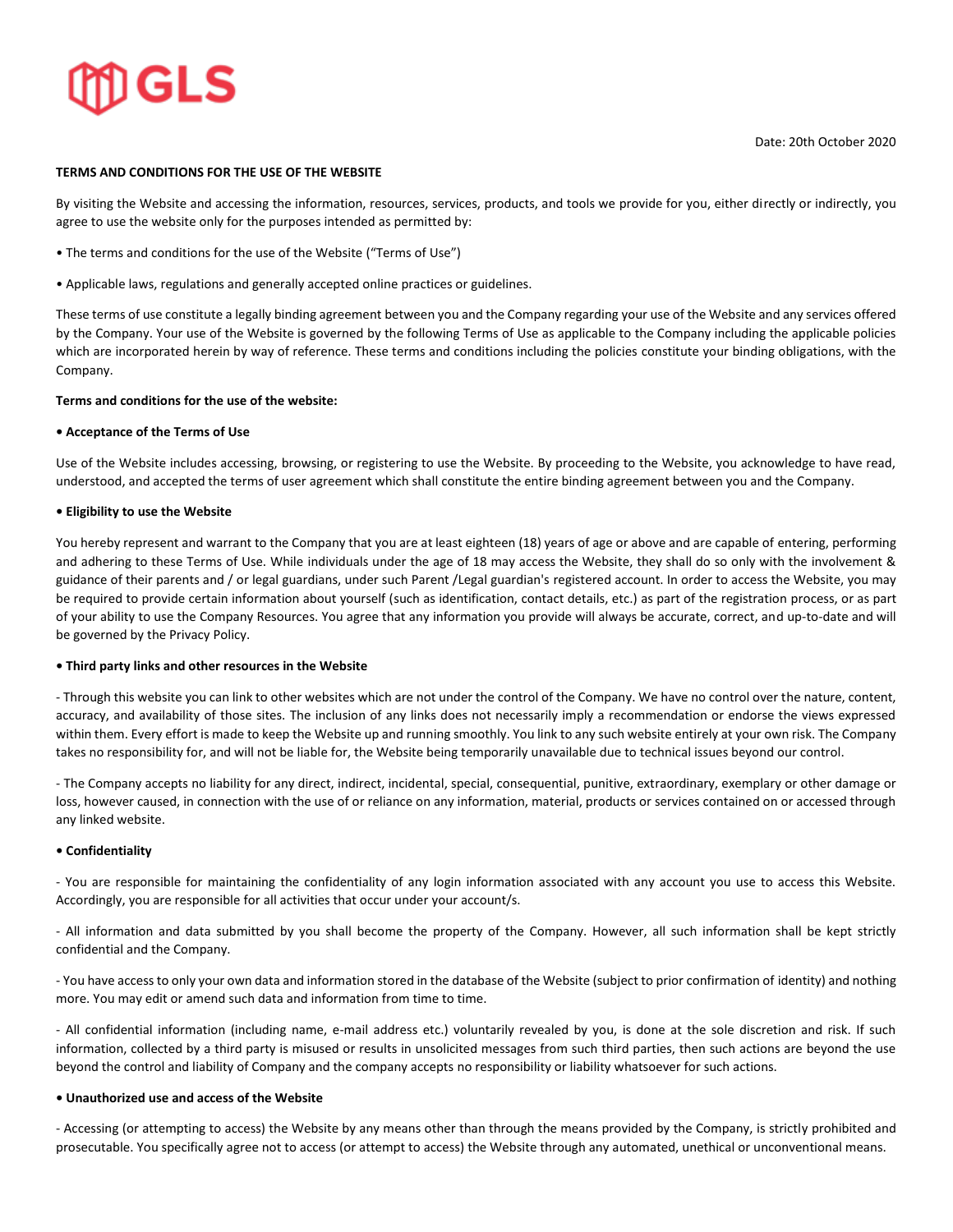- Engaging in any activity that disrupts or interferes with our Resources, including the servers and/or networks to which our Resources are located or connected, is strictly prohibited.

- Attempting to copy, duplicate, reproduce, sell, trade, rent or resell the Website is strictly prohibited.

- You are solely responsible for any consequences, losses, or damages that the Company may directly or indirectly incur or suffer due to any unauthorized activities conducted by you, as explained above, and may incur criminal or civil liability.

- You agree to indemnify and hold harmless the Company and affiliates, and their directors, officers, managers, employees, donors, agents, and licensors, from and against all losses, expenses, damages and costs, including reasonable attorneys' fees, resulting from any violation of this Agreement or the failure to fulfill any obligations relating to your account incurred by you or any other person using your account. The Company reserves the right to take over the exclusive defense of any claim for which we are entitled to indemnification under this Agreement. In such event, you shall provide us with such cooperation as is reasonably requested by the Company.

### **• Trademark Notice**

All of the trademarks, service marks and logos displayed on this website (the "Trademark(s)") are registered and unregistered trademarks of the Company. Except as expressly stated in these terms and conditions, you may not reproduce, display or otherwise use any Trademark without first obtaining a written permission from the Company. You agree not to affect / interrupt or attempt to affect / interrupt the operation of this website in any way.

# **• Unsolicited Ideas**

The Company welcomes your comments and feedback regarding the Website. All information and materials, including comments, ideas, questions, designs, and the like, submitted to the Company through the Website will be considered NON-CONFIDENTIAL and NON-PROPRIETARY. For this reason, the Company asks you not to send it any information or materials that you do not wish to assign to the Company, including any confidential information.

# **• Limitation of Liability**

Your Use Of This Website Is At Your Sole Risk. Under No Circumstances, Shall The Company, Be Liable For Any Direct Or Indirect Losses Or Damages Arising Out Of Or In Connection With Your Use Of Or Inability To Use This Website Or Your Reliance On Any Information Provided On This Website. This Is A Comprehensive Limitation Of Liability That Applies To All Losses And Damages Of Any Kind Whatsoever, Whether Direct Or Indirect, General, Special, Incidental, Consequential, Exemplary Or Otherwise, Including Without Limitation, Loss Of Data, Revenue Or Profits.

You Further Agree That Company Shall Not Be Liable For Any Damages Arising From Interruption, Suspension Or Termination Of Service, Including But Not Limited To Direct And/Or Indirect And/Or Incidental Or/And Special Consequential Or/And Exemplary Damages, Whether Such Interruption Or/And Suspension Or/And Termination Was Justified Or Not, Negligent Or Intentional, Inadvertent Or Advertent.

User Agrees That Company Shall Not Be Responsible Or Liable To User, Or Anyone, For The Statements Or Conduct Of Any Third Party Of The Service. In Sum, In No Event Shall Company's Total Liability To You For All Damages Or/And Losses Or/And Causes Of Action Exceed The Amount Paid By You To Company, If Any, That Is Related To The Cause Of Action.

The Company Takes No Responsibility/Liability Whatsoever For Shortage Or Non-Fulfilment Of The Service/S On Company Or Any Other Related Site Due To Or Arising Out Of Technical Failure Or/And Malfunctioning Or/And Otherwise And You Hereby Undertake That In Such Situation/S, You Shall Not Claim Any Right/Damages/Relief, Etc. Against The Company For "Deficiency Of Service" Under The Consumer Protection Act Or Any Other Act/Rules, Etc.

Company Shall Not Be Liable For All Costs, Charges, Expenses, Etc. Incurred in Relation To The Downloading Fees By Third Party, Airtime, ISP Connection Costs, Etc., Of Which Are To Be Borne By You Personally.

Company Shall Not Be Responsible For Any Malfunctioning, Non-Functioning Of The Mobile Phone, Laptops, Computers, Or Any Other Device, And Or Any Damage, Loss, Either Direct Or Indirect Arising Out Of The Use Of Website.

#### **• Privacy**

Your privacy is important to us, which is why Company has created a separate Privacy Policy in order to explain in detail how its collects, manages, processes, secures, and stores your private information. The Privacy Policy is included under the scope of this Agreement.

#### **• Use of information/data supplied**

You hereby agree and irrevocably authorize that the Company has the right to:

- All copyright and/or know-how and/or any other related intellectual property rights of the Company including listings, details of users, and any information otherwise made available to user, shall become and remain the sole and exclusive property of the Company and the you shall have no claims to the same.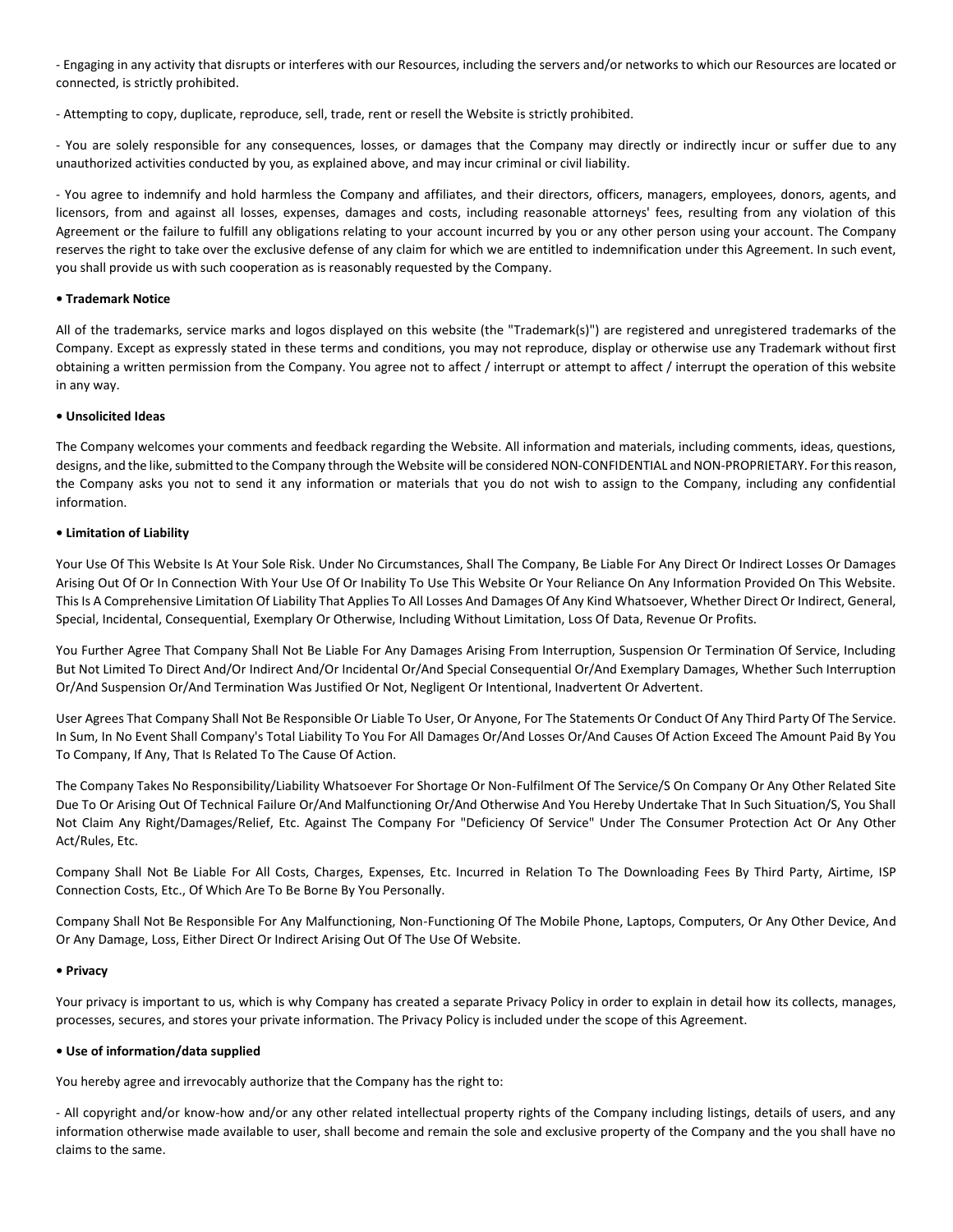- In the event you have contributed any content to the Website in any manner whatsoever, all intellectual property rights to the same shall become the absolute property of the Company, including all intellectual property rights and you shall have no right or claim over the same, in any manner whatsoever.

- In the event that you during the term of this Agreement or any time thereafter, uses such intellectual property in any other website or related activity, the same shall be considered as an infringement of the intellectual property rights of the Company and the Company shall have the right to take recourse to whatever legal remedial action is required, in the given facts and circumstances, at you cost and peril.

- Retain all data or/and information supplied by you for the exclusive use of the Company in accordance with this Agreement. Anything contrary to the above, unless specifically put down in writing, all such data and information shall remain in the Company's property, records and databases as the exclusive property of the Company, for all times to come.

- By entering mobile number on the Website while registering for an account or receiving alerts, you give your consent to Company and its partners/vendors and sub-partners/sub-vendors to send alerts, contact details, promotional SMS and promotional calls to the mobile number entered by the user, irrespective of whether the same is on the DNC list or any other such data base. In case you do not want to receive these messages on your mobile number, you shall not submit your mobile number on the Website.

#### **• Maintenance**

The Company may at its sole discretion and without assigning any reason whatsoever at any time deactivate or/and suspend the Website without notice to carry out system maintenance or/and upgrading or/and testing or/and repairs or/and other related work and/or your access to the Website.

The Company shall not be liable for any loss or/and damage or/and costs or/and expense that you may suffer or incur, and no fees or/and charges payable by you to the Company shall be deducted or refunded or rebated, as a result of such deactivation or/and suspension.

#### **• Termination**

- Either party to this agreement may terminate this Agreement by giving prior notice of 30 days in writing.

- It shall be on the discretion of the Company that the period of notice of 30 days may be waived or a shorter period of notice may be accepted in writing from you.

- However, the Company irrespective of what has been stated above, may terminate this Agreement with immediate effect, without prior notice to you and without assigning any reason/s whatsoever

(a) If in the opinion of the Company, you have breached any of the terms and conditions of this Agreement or/and,

(b) If, in the opinion of the Company or/and any regulatory authority, it is not in the public interest to continue providing the access to the Website to you for any reason or/and,

(c) If the User is declared a bankrupt or/and you enter into any compromise or arrangement with its creditors and further without any prejudice to any/all other rights.

#### **• Suspension of Service**

If any amount is payable by you to the Company is not paid on the due date, the Company may without prejudice to any other rights or remedies that may be available to it suspend the use and access of the Website provided to you.

Upon subsequent payment by you of such monies as demanded by the Company, the Company may at its discretion and subject to such terms as it deems proper, grant you access to use the Website.

# **• Violation of Terms of Use**

- In the event of violation of Terms of Use, the Company in its sole discretion may pursue any of its legal remedies, including but not limited to the immediate deletion of any offending material from its Website, or/and cancellation of your account, and/or the exclusion of any person(s) who may have violated any Terms of Use hereto.

- Company can also pursue violators with claims that they have violated various criminal and/or civil law provisions as applicable under the relevant Acts/Rules, etc. of the land.

- Company will cooperate with any investigation by any Central or/and State or/and local body or/and any court or/and tribunal having the competence to carry out the same.

#### **• Personal Information**

Company collects information about the users. This information is voluntarily provided by the user and is collected in the database of the Website. The information so collected in the database refers to the property details, email address and names of the user. The data collected is for the exclusive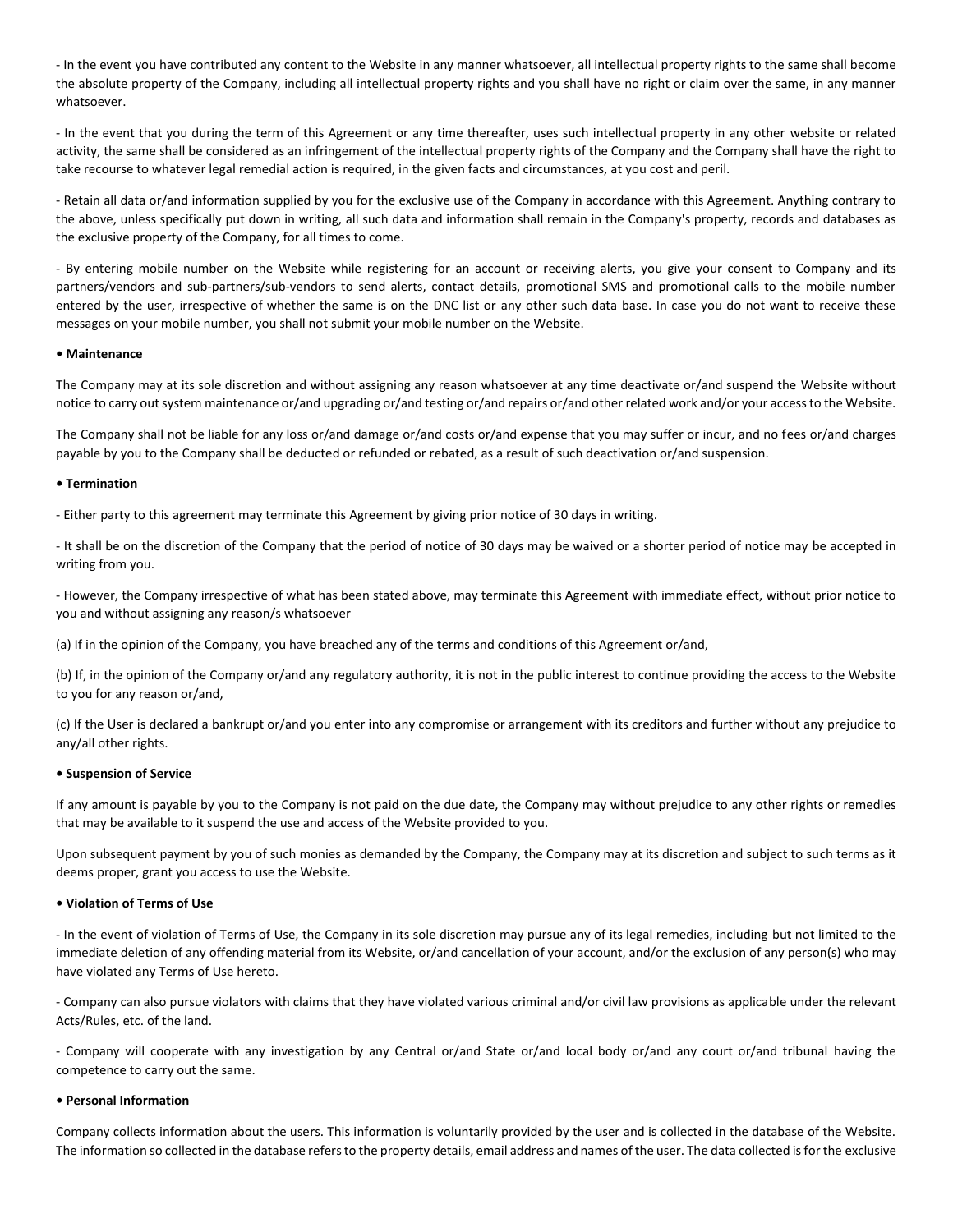use of the Company and the Company reserves its right to allow access to such information to any third party. Any use or sharing of information with any third party shall not invite legal action against the Company Your submission of personal information through the Website is governed by Privacy Policy. The Company respects the privacy of its users and is committed to its protection.

### **• Errors, inaccuracies, and omissions**

- Occasionally there may be information on the Website that contains typographical errors, inaccuracies or omissions that may relate to product descriptions, pricing, promotions, offers, and availability. The Company reserves the right to correct any errors, inaccuracies or omissions, and to change or update information or cancel orders if any information on the Website is inaccurate at any time without prior notice (including after you have submitted your order).

- We however undertake no obligation to update, amend or clarify information in the Website, including without limitation, pricing information, except as required by law. No specified update or refresh date applied in the Website should be taken to indicate that all information in the Website has been modified or updated.

#### **• Notice**

All notices (a) if sent to you to the address identified on the Application Form and (b) if sent to the Company to such address as provided in writing for such notice purposes. Notice shall be deemed given upon receipt when delivered personally and upon receiving acknowledgment / written verification of receipt from courier.

Grievance Redressal Mechanism: Any complaints, abuse or concerns with regard to content and or comment or breach of these terms shall be immediately informed to the designated Grievance Officer as mentioned below via in writing or through email to: customercare@glsho.com

#### **• Non-exclusive Remedy**

Termination or expiration of this Agreement, in part or in whole, shall not limit either party from pursuing other remedies available to it, nor shall either party be relieved of its obligation to pay all fees that are due and owing under this Agreement through the effective date of termination. Neither party shall be liable to the other for any damages resulting solely from termination as permitted herein.

#### **• Waiver**

The failure of Company to exercise or enforce any right or provision of these Terms of Use shall not constitute a waiver of such right or provision. If any provision of these Terms of Use is found by a court of competent jurisdiction to be invalid, the parties nevertheless agree that the court should endeavor to give effect to the parties' intentions as reflected in the provision, and the other provisions of these Terms of Use shall remain in full force and effect.

#### **• RERA Disclaimer**

- It is recommended and advised to refer to respective RERA website(s) to see and obtain complete information with respect to any project/property (which is required to be registered under RERA Act 2016) developed, built by the Company, before making any decision regarding buying the property.

- The Company makes no representations or warranties of any kind, express or implied, about the completeness, accuracy, reliability or suitability with respect to the information, services or related information provided by the Company on the Website with respect to any property or project.

#### **• Entire Agreement**

This Agreement constitutes the entire and exclusive agreement between you and the Company with respect to your access to and/or use of the Website, superseding any prior agreements, documents and or communications regarding such subject matter. This Agreement may only be modified, or/and any rights under it waived, by a written document executed by the Company only. The rights to change vary or amend, however exclusively rest with the Company.

#### **• Amendment**

The right to amend vary or change the Terms of Use contained herein at any time exclusively rests with the Company. The terms may be varied/amended by the Company from time to time and the revised terms will be deemed to apply at the relevant time in respect of your registration and /use of the website. Please check this page from time to time to take notice of any changes the Company has made as they are binding on you. For avoidance of any doubt, your continued use of the Website constitutes an affirmation and acknowledgment of the amended terms and conditions.

#### **• Applicable Law and Jurisdiction**

It is clarified that there is no agency or/and partnership or/and joint venture or/and employee-employer or/and franchiser-franchisee relationship between you and the Company.

You agree that regardless of any statute or law to the contrary, any claim or cause of action arising out of or related to use of the Website must be filed within 30 days after such claim or cause of action arose or be forever barred.